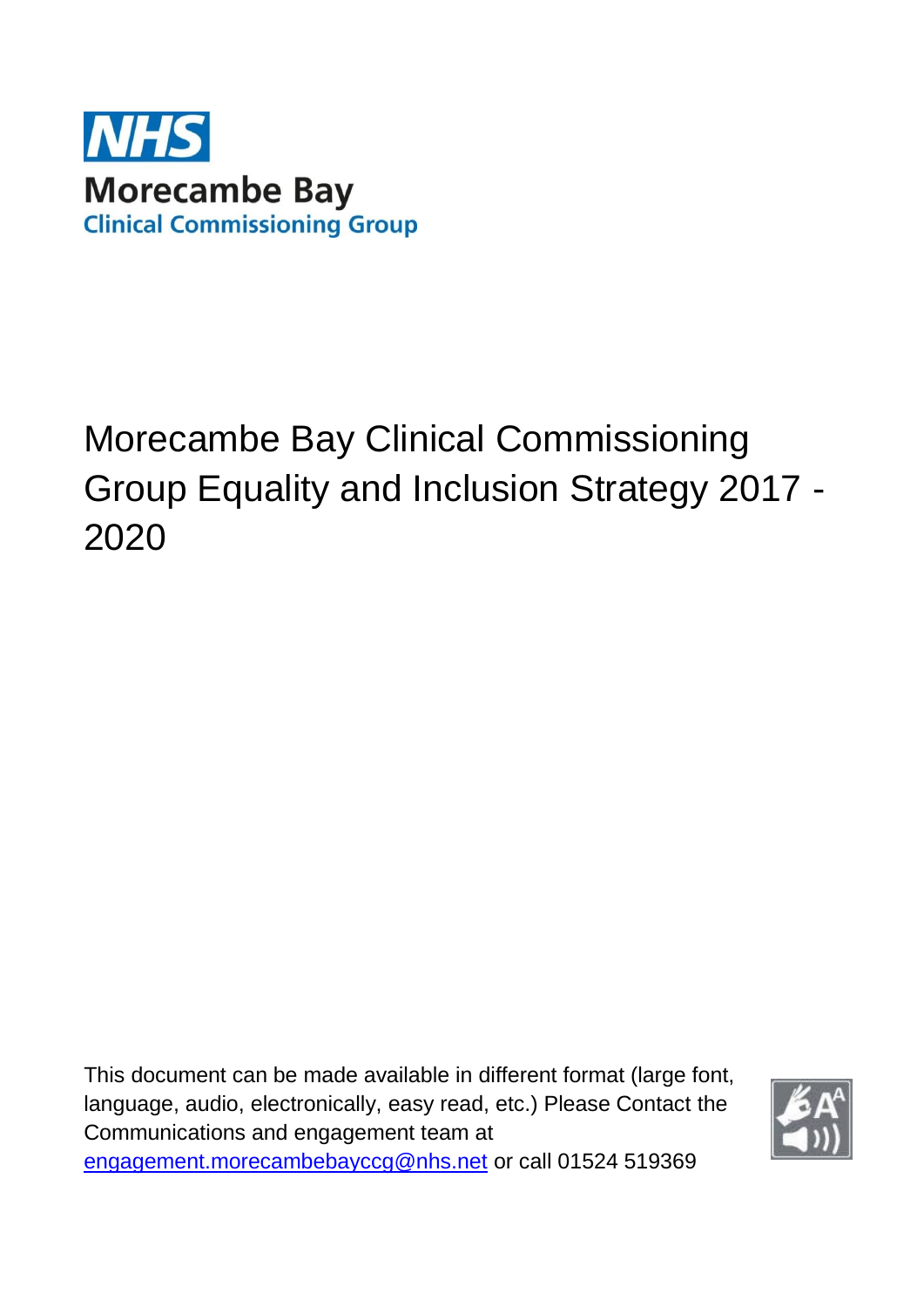## **1. Contents**

| 2. |                                                        |  |
|----|--------------------------------------------------------|--|
| 3. | About Morecambe Bay CCG and the population it serves3  |  |
| 4. |                                                        |  |
|    |                                                        |  |
|    |                                                        |  |
| 5. |                                                        |  |
| 6. | Legal Framework and Mandatory Requirements 8           |  |
| 7. |                                                        |  |
| 8. | Equality Performance Tools, Standards & Mechanisms  14 |  |
| 9. |                                                        |  |
|    |                                                        |  |
|    |                                                        |  |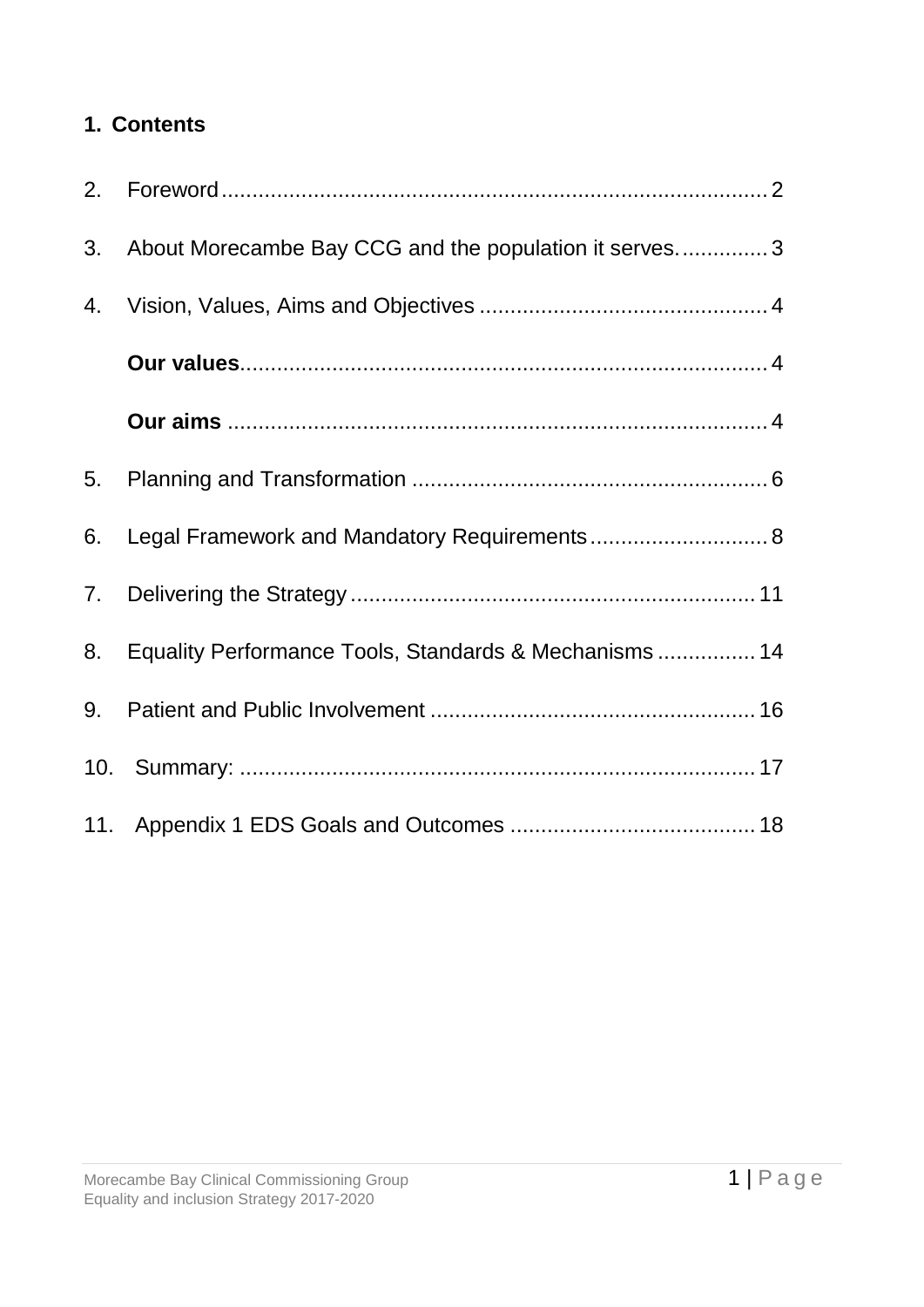## <span id="page-2-0"></span>**2. Foreword**

We are pleased to launch our refreshed Equality and Inclusion Strategy which sets out our commitment to taking equality, diversity and human rights into account in everything we do whether that's buying services, employing people, developing policies, communicating or engaging with local people as part of our decision making.

This strategy and its equality objectives will help the Clinical Commissioning Group to tackle current health inequalities, promote equality and fairness and establish a culture of inclusiveness that will enable health services in Morecambe Bay to meet the needs of all.

Our Governing Body commits to monitoring our progress and reporting regularly and openly on the developments in this strategy. We acknowledge and accept our roles and will play our full part in making a meaningful difference.

The CCG will also involve local people in the continuing development and monitoring of this strategy to ensure that we commission the right health care services, reduce health inequalities and provide well trained staff to deliver and ensure our providers meet the equality duties set out in the Equality Act 2010 and promote people's rights.



**CCG Chair Chief Officer** 



**Dr Alex GAW Andrew Bennett**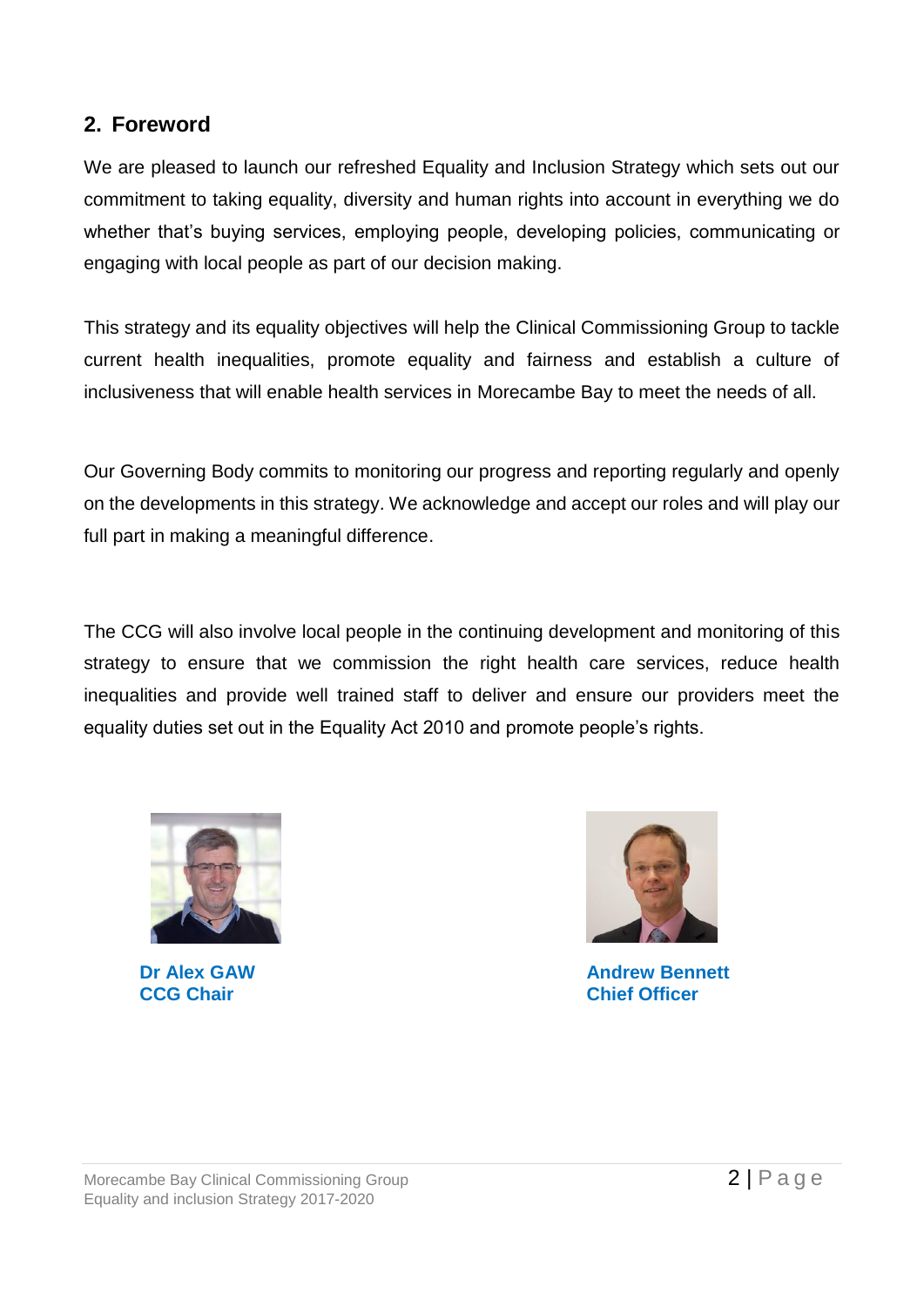

<span id="page-3-0"></span>**3. About Morecambe Bay CCG and the population it serves.**

In April 2017 two previous CCGs combined their resources for commissioning health services across the whole of Morecambe Bay.

Morecambe Bay CCG now commission health services for a population of around 265,000 people. Morecambe Bay has a range of diverse communities with differing health needs, there are health inequalities associated with areas of deprivation and protected groups, but also other vulnerable and at-risk groups. For example, in some areas

- We have a higher number of people over 65 living in our area; 23% compared to England Average of 16.9%
- Hospital admissions for children for developmental and other health needs are higher than the English Average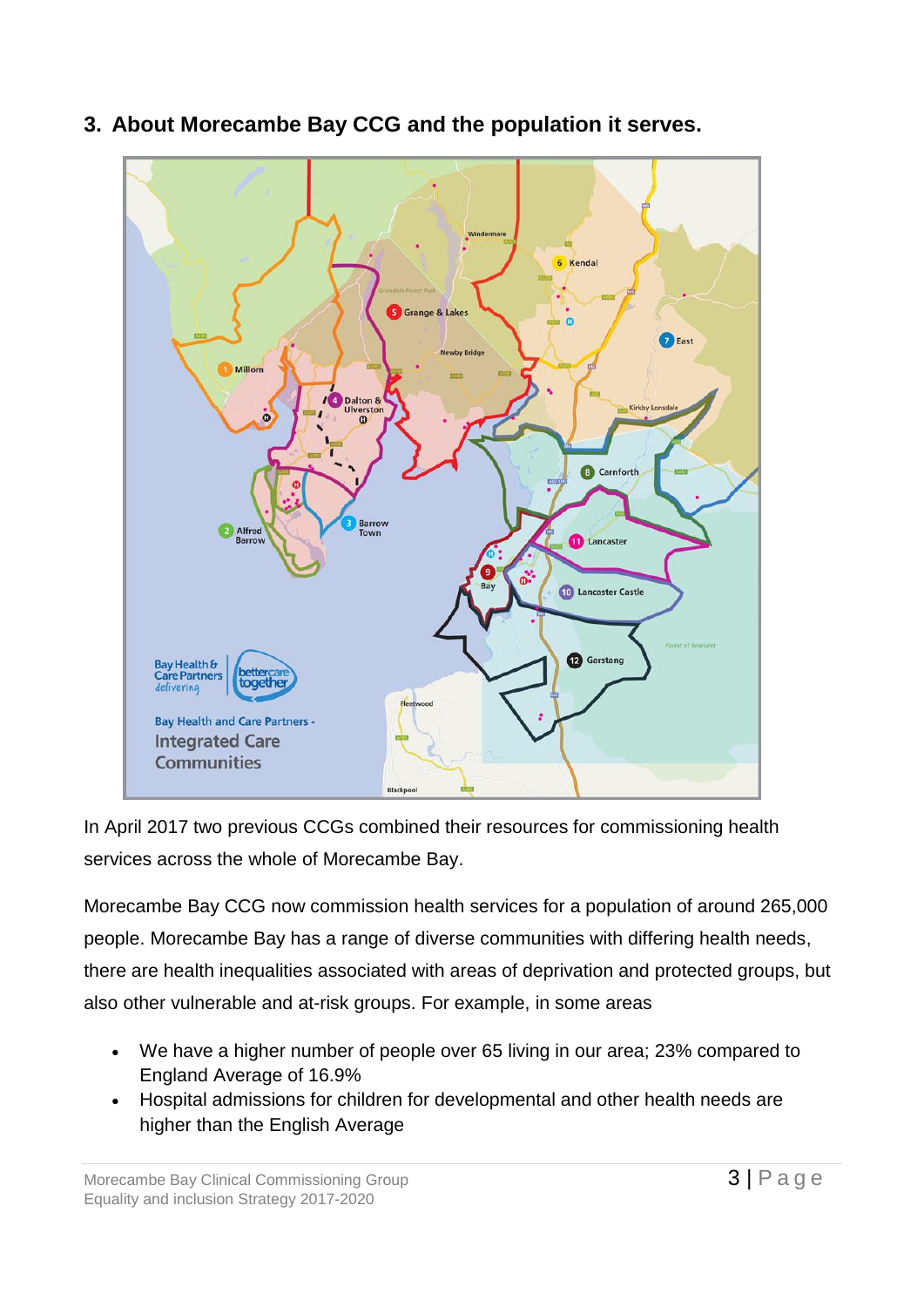- We have higher numbers of admissions due to urinary and respiratory tract infections
- We have a higher number of emergency admissions overall than the England average.
- We have a higher number of deaths from circulatory disease than the England average
- We have a significantly higher number of hospital stays for self-harm and alcohol related self -harm than the England
- We have a lower proportion of younger people living in our area (25.4% aged under 25 compared to England average of 30.6%).
- We have a higher number of deaths from stroke compared to the England average.
- We have slightly higher rates of binge drinking (21.8% compared to England average of 20%)

## <span id="page-4-0"></span>**4. Vision, Values, Aims and Objectives**

#### **Vision**

Our vision is to secure safe, high quality health services in partnership with professionals and patients and to give local people the best opportunity to live longer and healthier lives.

#### <span id="page-4-1"></span>**Our values**

The values that lie at the heart of our work are to:

- Be open and transparent and accountable to our patients, their carers and our local community
- Be professional and honest
- Work in partnership with others to achieve our goals
- Listen and learn and to be willing to change based on what we hear
- Respect and care for our staff; those we work with and to our local community
- Protect and invest wisely the public funds that are allocated to us

#### <span id="page-4-2"></span>**Our aims**

- Through our governance arrangements we will:
- Manage competing demands by ensuring that our priorities are based on the needs of our population and the highest possible quality standards and health gain that we can commission, for our population, within our available resources
- Get best value by:
	- o preventing ill health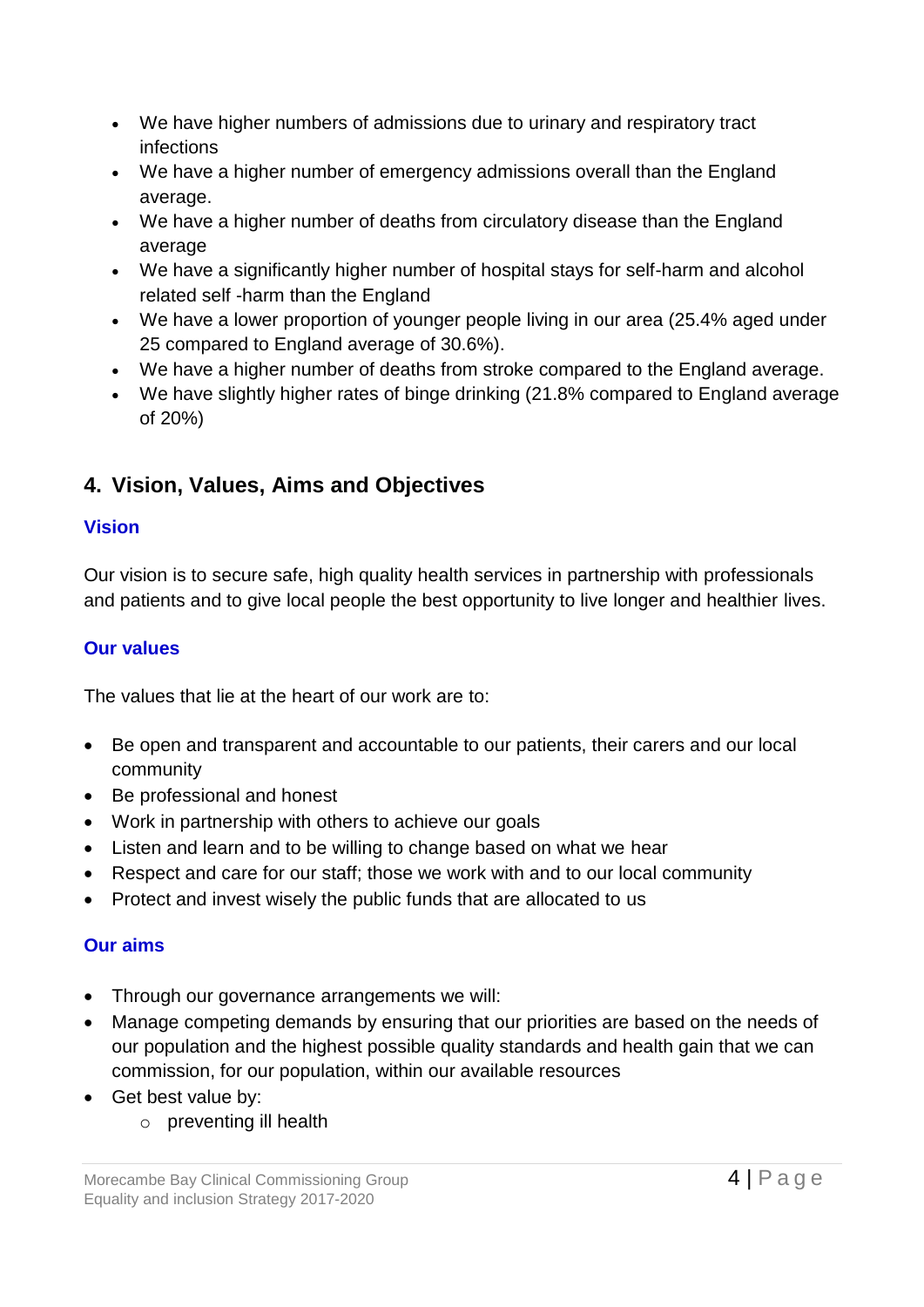- o improving our efficiency and effectiveness and embracing service transformation where this helps us to achieve this
- o reducing unwarranted variation in the care that our population receives
- put patients at the heart of everything that we do and, where appropriate and within our resources, provide care close to where people live
- influence the inequalities that exist within our population

#### **Strategic Objectives**

Our overarching aim is underpinned by six specific objectives

The CCG has identified six major strategic priorities. Priorities one and two focus on the major issues facing the health of our population. The remaining four priorities confirm that the CCG intends to work with our partners to ensure that local health services are safe, sustainable and of high quality.

The strategic priorities which are summarised below are aligned to the NHS Equality [Delivery System \(EDS\) Goals/outcomes](http://www.yourcareourpriority.nhs.uk/) or (see Appendix 1). The EDS is the CCGs key equality performance and monitoring tool.

|    | 1. To improve the health of our population and reduce<br>inequalities in health                                                        | <b>EDS Goal-Outcomes</b><br>Goal 1 (all 5 outcomes)<br>Goal 2 (all 4 Outcomes     |
|----|----------------------------------------------------------------------------------------------------------------------------------------|-----------------------------------------------------------------------------------|
|    | 2. To reduce premature deaths from a range of long<br>term conditions — with a specific focus on cancer<br>and cardiovascular disease  | <b>EDS Goal-Outcomes</b><br>Goal 1 (1.1, 1.2)                                     |
|    | 3. To develop care services closer to home                                                                                             | <b>EDS Goal-Outcomes</b><br>Goal 1 (1.1, 1.2, 1.3 1.4)<br>Goal 2 (all 4 outcomes) |
|    | 4. To commission safe, sustainable and high quality<br>hospital care                                                                   | <b>EDS Goal-Outcomes</b><br>Goal 1 (1.1, 1.4)                                     |
| 5. | To commission safe, sustainable and high quality<br>mental health care                                                                 | <b>EDS Goal-Outcomes</b><br>Goal 1 (1.1, 1.2, 1.4)<br>Goal 2 (2.1                 |
|    | 6. To improve the capacity and capability of our<br>primary care services to respond to the changing<br>health needs of our population | <b>EDS Goal-Outcomes</b><br>Goal 1 (1.1, 1.2, 1.5)<br>Goal 2 (2.1, 2.2, 2.3)      |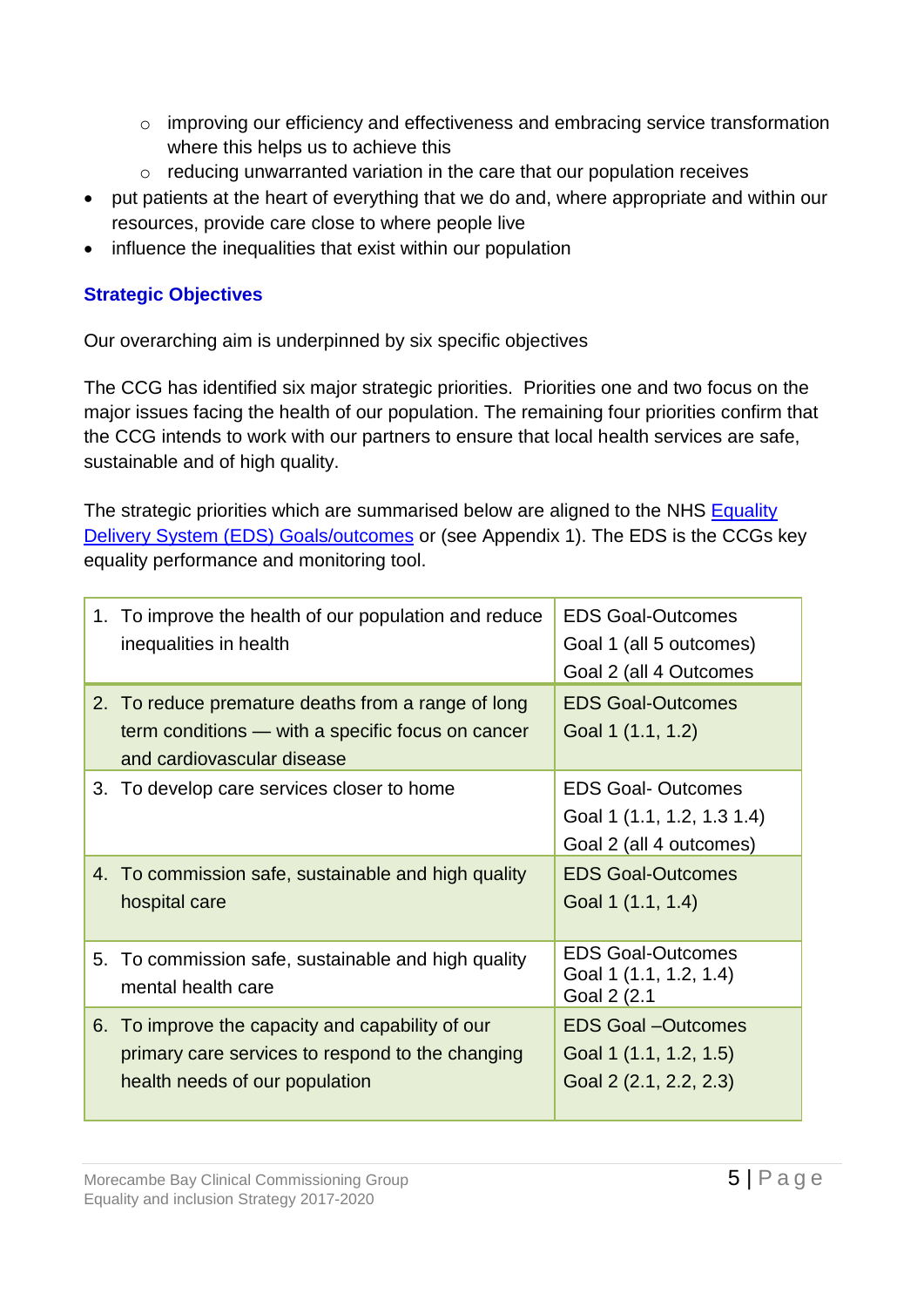## <span id="page-6-0"></span>**5. Planning and Transformation**



In an announcement on 31st March 2017, Simon Stevens, the Chief Executive of the NHS in England provided an update on the progress of the NHS Five Year Forward View, and the national plan to transform the healthcare system.

For Lancashire and South Cumbria residents this means greater partnership working between NHS, local government, patient groups and community, voluntary and faith organisations through the Healthier Lancashire and South Cumbria programme. The partnership is working

to help people stay more healthy so they can avoid time in hospital, make it easier for people to see a GP and get help faster for people with mental ill health.

Lancashire and South Cumbria is one of 44 Sustainability Transformation Partnership (STP) 'footprints' that have been established across England to deliver the [NHS Five Year](https://www.england.nhs.uk/about/equality/equality-hub/eds/)  [Forward View](https://www.england.nhs.uk/about/equality/equality-hub/eds/) vision of better health, better patient care and improved NHS efficiency.

#### **Sustainability and Transformation Partnership (STP)**

What is the Sustainability and Transformation Partnership?

In November 2016, Healthier Lancashire & South Cumbria published a draft document called a Sustainability and Transformation Plan

The Sustainability and Transformation Plan was required by NHS England to state some of the challenges we face and how we are working together. Its purpose was to encourage further thinking about potential solutions. As stated in the STP, it draws together local plans which are being



developed by local organisations that do engage and listen to both patients, public and staff about the challenges they face.

The Sustainability and Transformation Plan (STP) reaffirmed the need for health and care organisations to work together to transform services and the way people use and access them.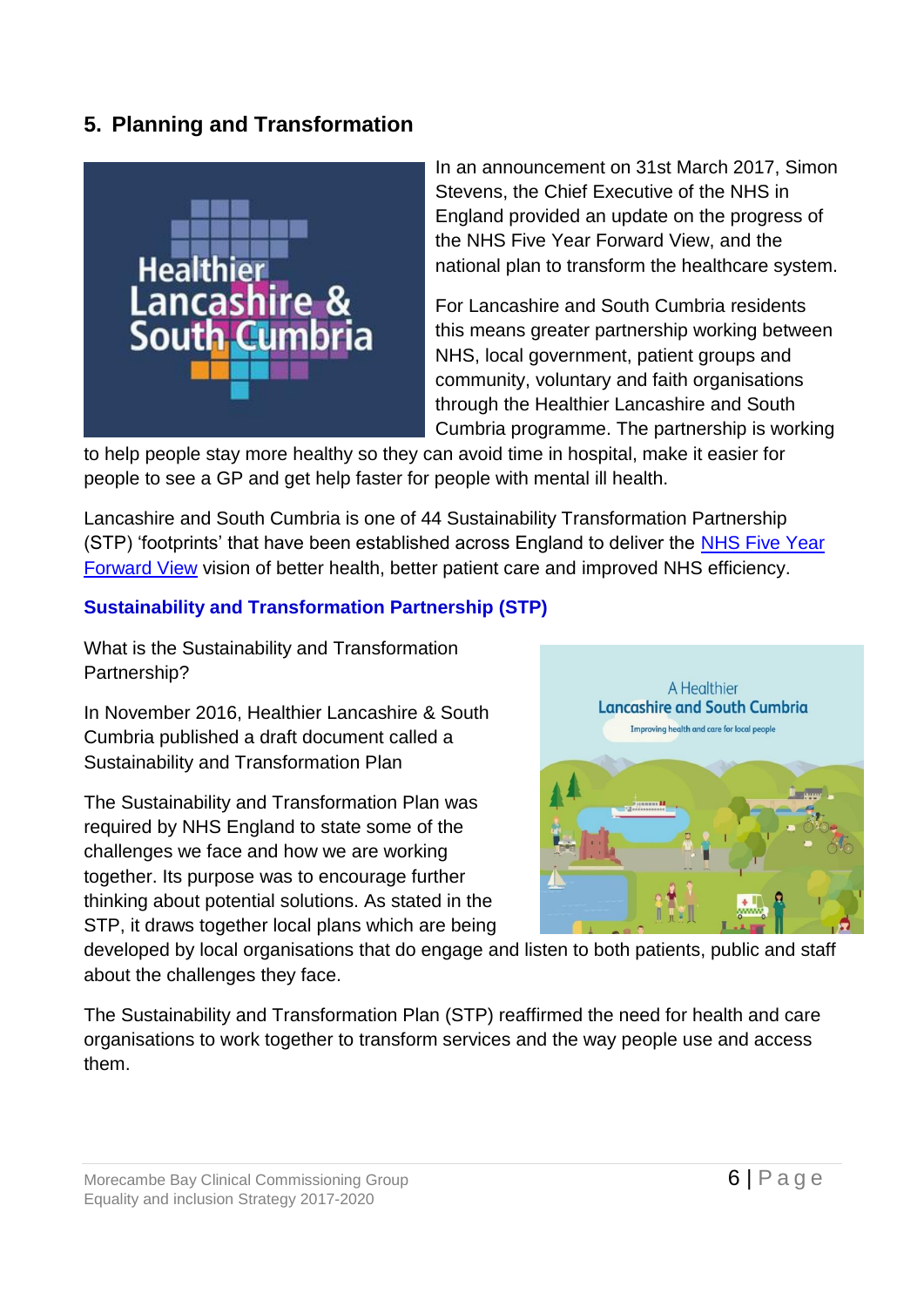#### **Local delivery Plan**

There are 5 Local Development Plans (LDPs) found across Lancashire:

| <b>CCG</b>                                                                          | <b>Name</b>                            | <b>LDP Name</b>                          | <b>Website</b>                          |
|-------------------------------------------------------------------------------------|----------------------------------------|------------------------------------------|-----------------------------------------|
| Chorley,<br><b>South</b><br><b>Ribble &amp;</b><br><b>Greater</b><br><b>Preston</b> | Central<br>Lancashire                  | Our Health Our<br>Care                   | https://www.ourhealthourcarecl.nhs.uk/  |
| <b>Blackpool</b><br>& Flyde<br>&Wyre                                                | <b>Fylde Coast</b>                     | your care our<br>priority                | http://www.yourcareourpriority.nhs.uk/  |
| <b>Morecambe</b><br><b>Bay</b>                                                      | Bay Health and<br><b>Care Partners</b> | Bay Health and<br><b>Care Partners</b>   | http://www.bettercaretogether.co.uk/    |
| <b>Blackburn</b><br>with<br>Darwen and<br>East<br>Lancashire                        | Pennine<br>Lancashire                  | <b>Together A</b><br>Healthier<br>Future | http://togetherahealthierfuture.org.uk/ |
| West<br>Lancashire                                                                  | <b>West Lancs</b>                      | With you. For<br>you.                    | http://www.westlancashireccg.nhs.uk/    |



 The Bay Health & Care Partners have been delivering local transformation with the Better Care Together programme

The equality and inclusion strategy 2017 to 2020 has been developed to support our CCGs local delivery plan designed to develop a new health system that delivers high quality, sustainable health care.

Visit the ["Better Care Together Website"](https://www.gov.uk/government/publications/health-and-social-care-act-2012-fact-sheets?PID=18&ID=19) and you will find the Integrated Care Communities Map click on each community area for demographic and heath information for each respective area.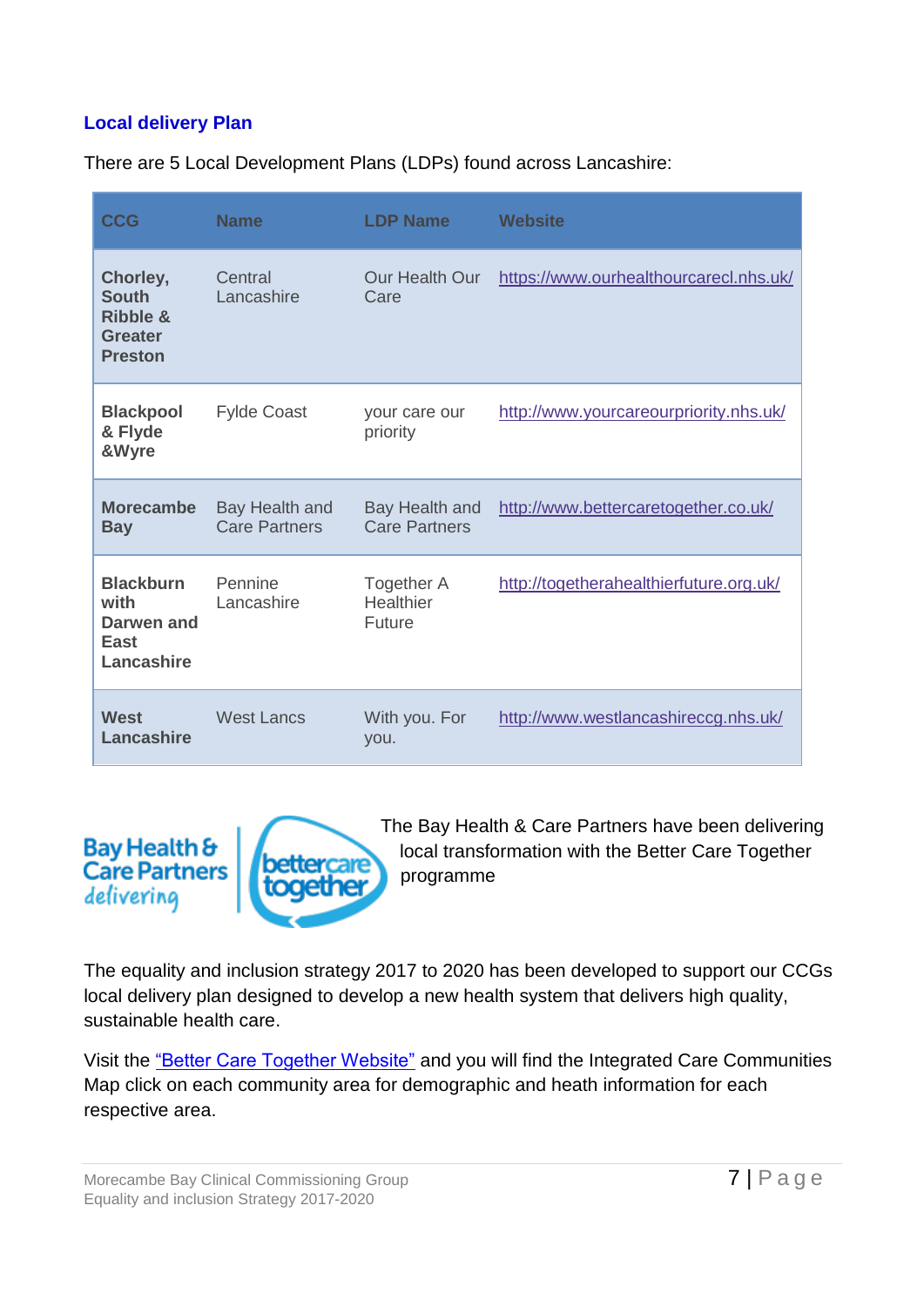## <span id="page-8-0"></span>**6. Legal Framework and Mandatory Requirements**

Health inequalities are currently estimated to cost the NHS a total of at least £20 billion each year so it is imperative to harness the influence of each CCG to challenge where health inequalities can be reduced, and greater equality established.

The Equality Act 2010 is the primary legislation, in addition there is supporting legislation and a number of mandatory and best practice mechanisms designed to embed equality into the day to day practice, eliminate discrimination and to reduce inequalities and health inequalities.

As part of the CCGs strategic plan all equality work at national, regional and local levels, where it is relevant will be referenced against the NHS Equality Delivery Systems goals and outcomes.

The [Equality Act 2010](https://www.gov.uk/government/publications/the-nhs-constitution-for-england) came into force on 1 October 2010. The Equality Act brings together over 116 separate pieces of legislation into one single Act. Combined, they make up an Act that provides a legal framework to protect the rights of individuals and advance equality of opportunity for all



The Equality Acts 2010 [Public Sector Equality Duty](http://www.westlancashireccg.nhs.uk/) (PSED) is set out in section 149 of the Act. In summary, those subject to the general equality duty must have due regard (consideration) to the 3 Aims of the General Equality Duty:

- Eliminate unlawful discrimination, harassment and victimisation
- Advance equality of opportunity between different groups
	- Foster good relations between different groups

Due regard requires the CCG to give consideration to the nine protected characteristics when carrying out day to day functions and activities as defined in law through the Brown [Principles.](http://www.bettercaretogether.co.uk/) 

These key principles are echoed in associated legislation:

The [Health](https://www.england.nhs.uk/five-year-forward-view/) and Social Care Act 2012 introduced the first legal duties about health inequalities. It included specific duties for health bodies including the Department of Health, Public Health England, Clinical Commissioning Groups, and NHS England which require the bodies to have due regard to reducing health inequalities between the people of England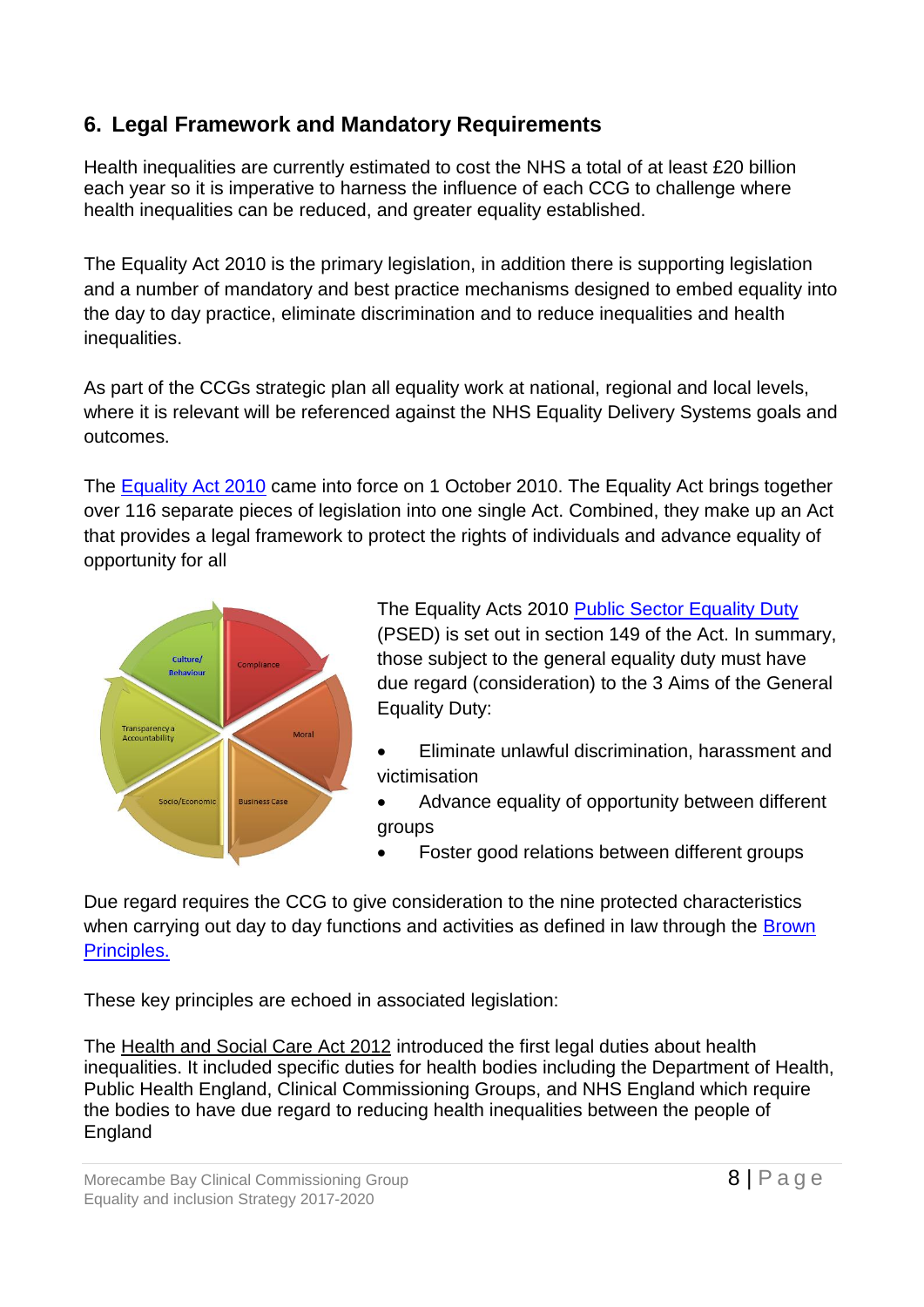Each CCG must, in the exercise of its functions, have regard to the need to a) Reduce inequalities between patients with respect to their ability to access health services, and

b) Reduce inequalities between patients with respect to the outcomes achieved for them by the provision of health services.

The Equality Act 2010 includes [Specific Duties](https://www.equalityhumanrights.com/en/advice-and-guidance/public-sector-equality-duty) Regulations 2011 which require the CCG to publish annually on how it is meeting the (PSED) and every 4 years, to produce Equality Objectives.

The Equality Act (2010) focuses on 9 protected groups or characteristics:

- Age
- **Disability**
- Gender reassignment
- Marriage and civil partnership
- Pregnancy and maternity
- Race
- Religion or belief
- **Sex**
- Sexual orientation

The CCG also consider other vulnerable groups, such as carers and inequalities and health inequalities associated with social deprivation.

#### **Specific Duties**

- Every four years the CCG publishes one or more specific and measurable equality objectives which will help to progress the 3 aims of the Public Sector Equality Duty.
- An Annually produced report showing how the CCG is meeting are giving due regard to these 3 aims.

#### **Morecambe Bay CCG 2017 – 2020 PSED Equality Objectives**

#### **Equality Objective 1: Better Health Outcomes**

Equality Objective 1 **Better Health Outcomes** 

The CCG will achieve improvements in patient health, public health and patient safety for all, based on comprehensive evidence of needs and results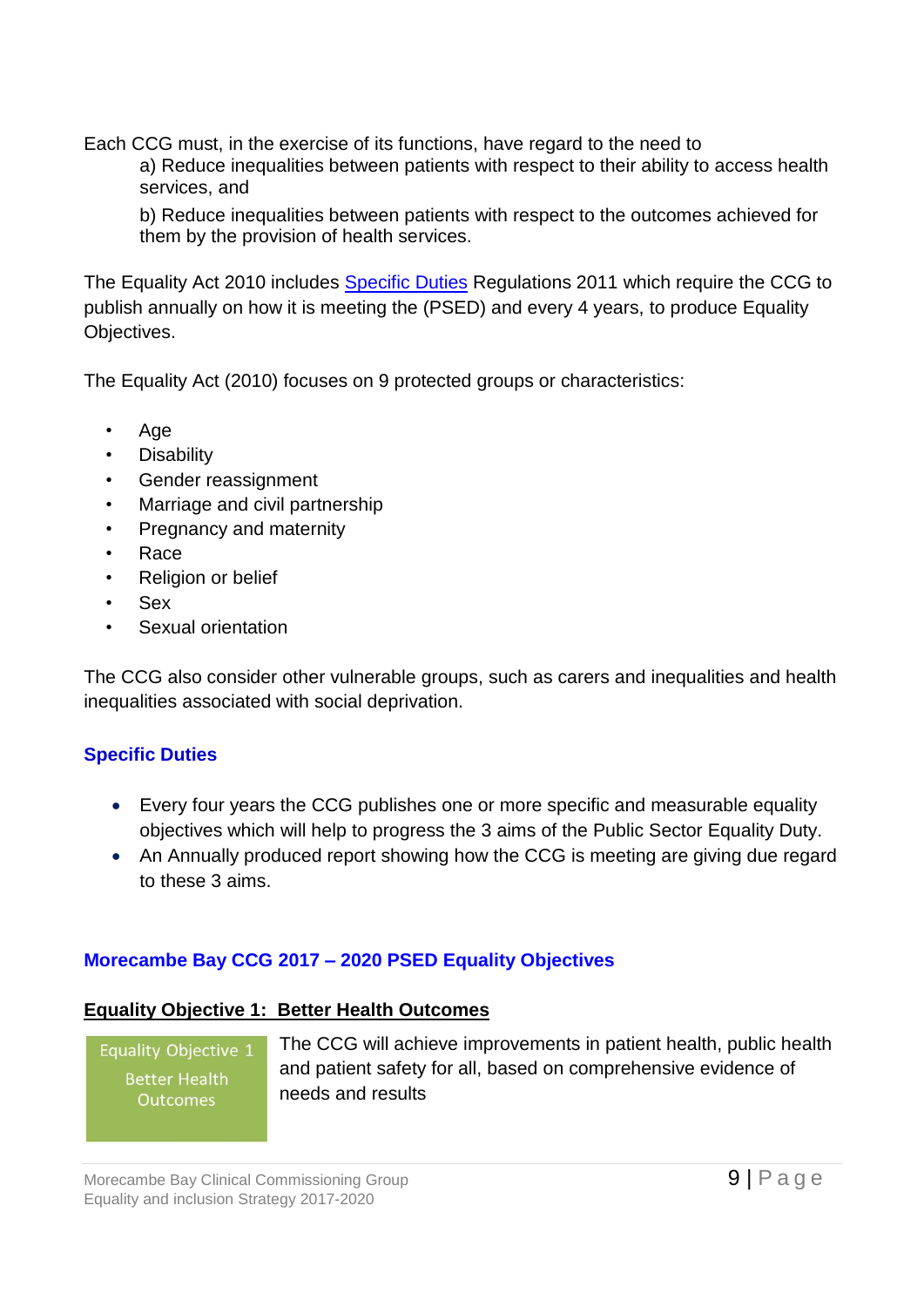#### **Equality Objective 2: Improved patient Access and Experience**

**Equality Objective 2** Improved patient Access and Experience

The CCG will improve accessibility and information, and deliver the right services that are targets, useful, useable and used in order to improve patient experience

## **Equality Objective 3: A Representative and Supported Workforce**

Equality Objective 3 A Representative and **Supported Workforce**  The CCG will increase the diversity and quality of the working lives of the paid and non-paid workforce, supporting all staff to better respond to patients' and communities' needs

#### **Equality Objective 4: Inclusive Leadership**

**Equality Objective 4** Inclusive Leadership The CCG will ensure that equality is everyone's business, and everyone is expected to take an active part, supported by the work of specialist equality leaders and champions.

#### **Human Rights Act (1998)**

Human rights are the basic rights and freedoms that every person in the world should be entitled to. They are based on core principles such as fairness, respect, equality, dignity, and autonomy (FREDA). Many of these rights help to protect everyone within the workplace as they have been incorporated into general employment law.

#### **Modern Slavery Act (2015)**

All public authorities are required to co-operate with the police commissioner under the Modern Day Slavery Act (2015). This means that police and health and care services, together with voluntary organisations are legally required to work together to support people who have experienced slavery. This includes working with identified advocates to ensure 'due regard' has been given to the child and the advocates functions; and provides the advocate with the relevant information to enable them to carry out their function effectively. Slavery is a violation of a person's human rights. It can take the form of trafficking, forced labour, and bonded labour, forced or servile marriage, descent-based slavery and domestic slavery.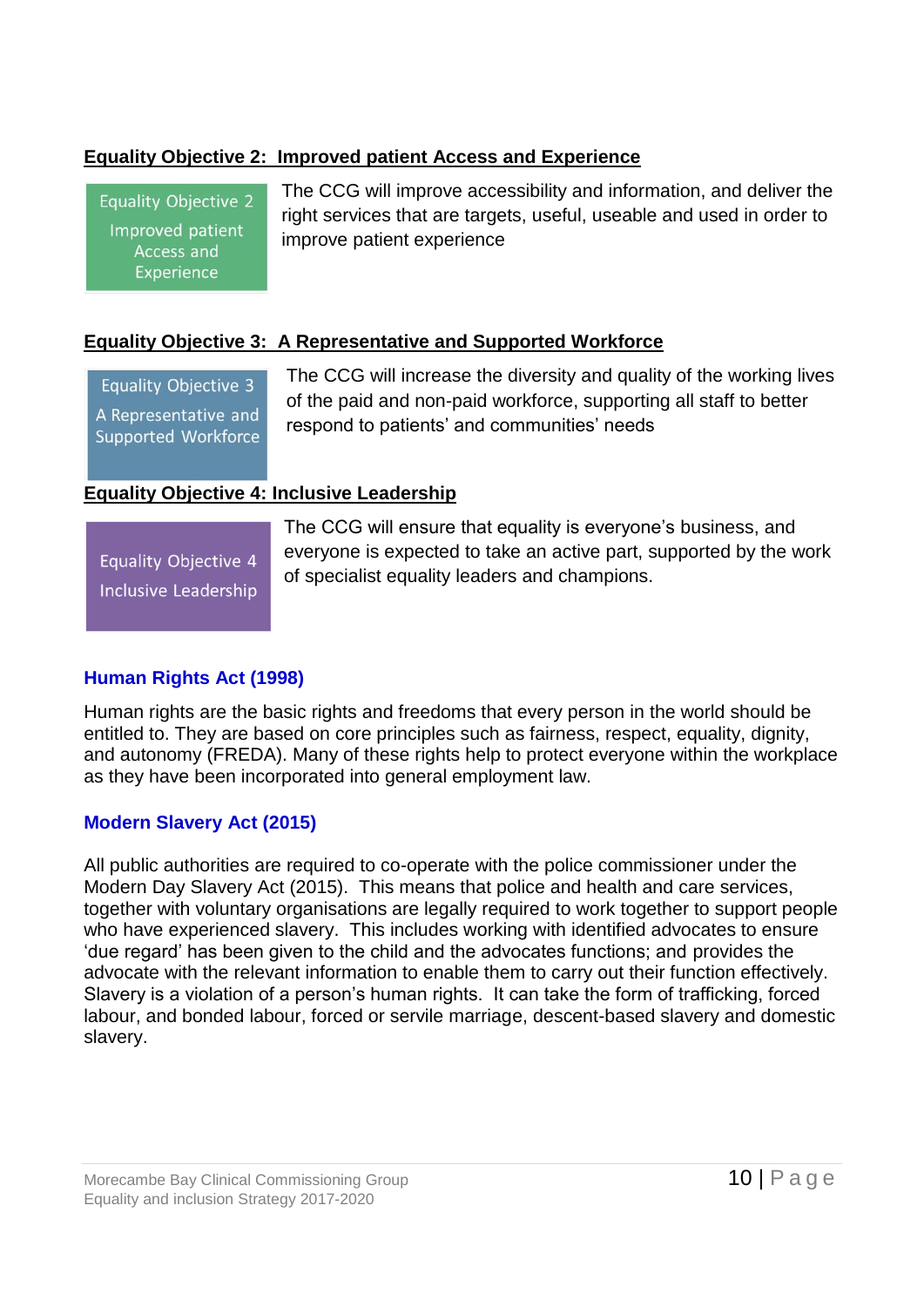#### **The NHS Constitution**

The Department of Health has published an updated NHS [Constitution](https://www.gov.uk/government/uploads/system/uploads/attachment_data/file/85049/specific-duties.pdf) following a consultation that sought views on a number of proposed changes.

Important areas we have improved in the NHS Constitution include:

- patient involvement
- feedback
- duty of candour
- end of life care
- integrated care
- complaints
- patient information
- staff rights, responsibilities and commitments
- dignity, respect and compassion

## <span id="page-11-0"></span>**7. Delivering the Strategy**

Over the previous equality strategy period 2013 – 2016 we have assessed and reviewed the CCGs performance and feedback from stakeholders through for example annual report public events and the EDS grading events. This information has been considered regarding the delivery of this 2017 – 2020 strategy.

#### **Governance and Equality Leadership**

The CCG leadership is committed to commissioning accessible and inclusive services; to ensure that during the commissioning process; communication and engagement and developing sustainable relationships –with staff, patients, carers, the public and partners in health, social care and the voluntary and community sector are given due regard to the equality acts public sector equality duty by adopting the Brown Principles in order to effectively commission (buy) and monitor local services meet the diverse needs of local people and communities.

#### **Equality Engagement and Communication Strategy Group (EECSG)**

During the recent boundary launch in April 2017 and resulting regional and national initiatives and requirements the CCG as taken the opportunity to review equality governance.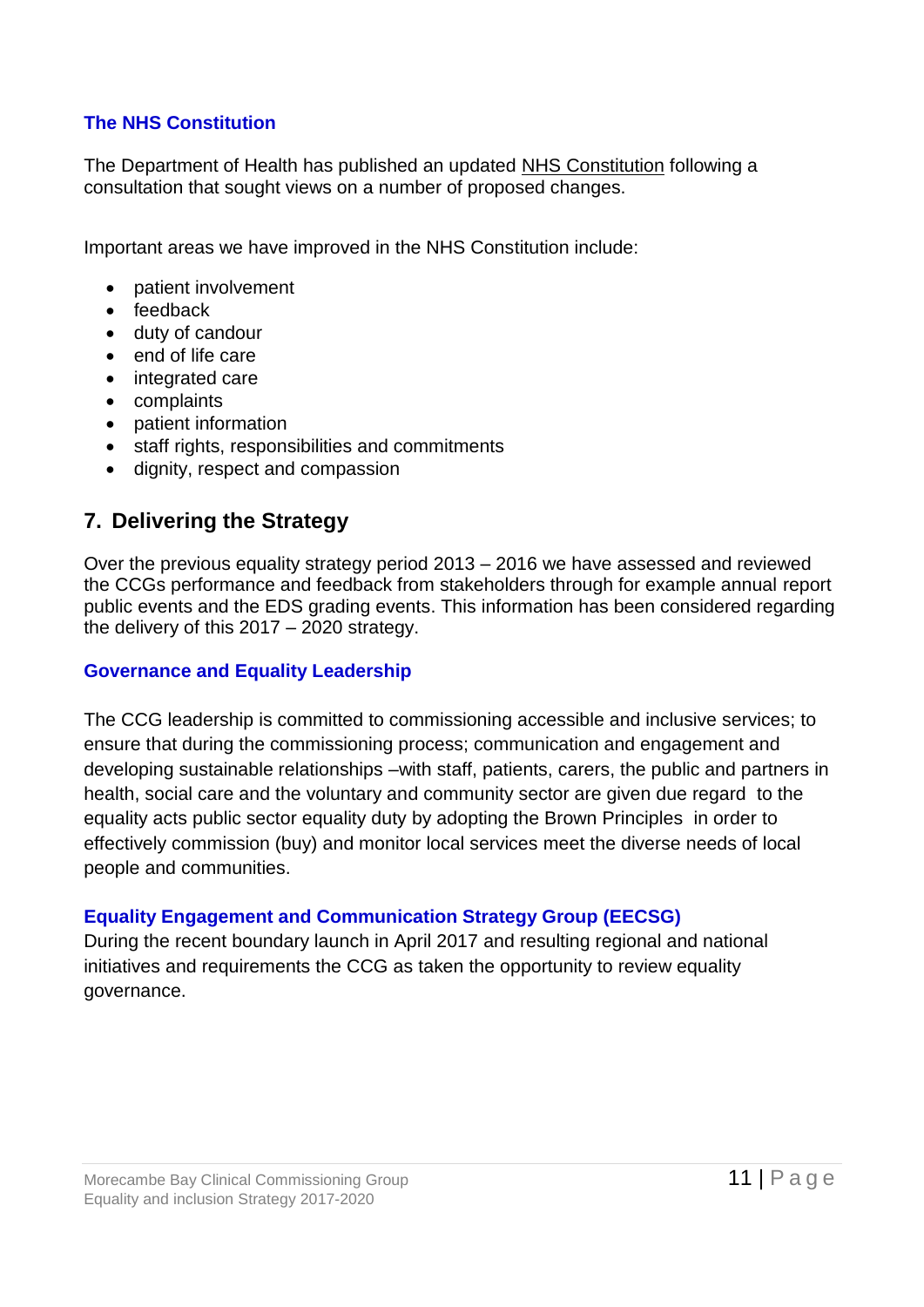

Equality governance and responsibilities sits firmly with the Governing Body. It is managed by the Quality Improvement Committee. The EECSG will act as an equality, engagement communication monitoring and assurance group who will feed into Quality Improvement Committee.

The EECSG will be chaired by CCG Governing Body Lay Member lead for patient and public engagement. The group includes a representative of the CCG executive who will (add role specifics)

Membership will comprise of:

- Executive GP
- Governing Body Lay Member
- CCG Senior Manager Health and Wellbeing
- Commissioning Support Unit (CSU) Communication and Engagement
- (CSU) Equality and Inclusion
- Healthwatch Lancashire
- Healthwatch Cumbria

The EECSG meetings will be open via invite to representatives from

- Public and Patient Groups (PPGs)
- Staff Involvement Forum
- VCS Lancashire
- VCS Cumbria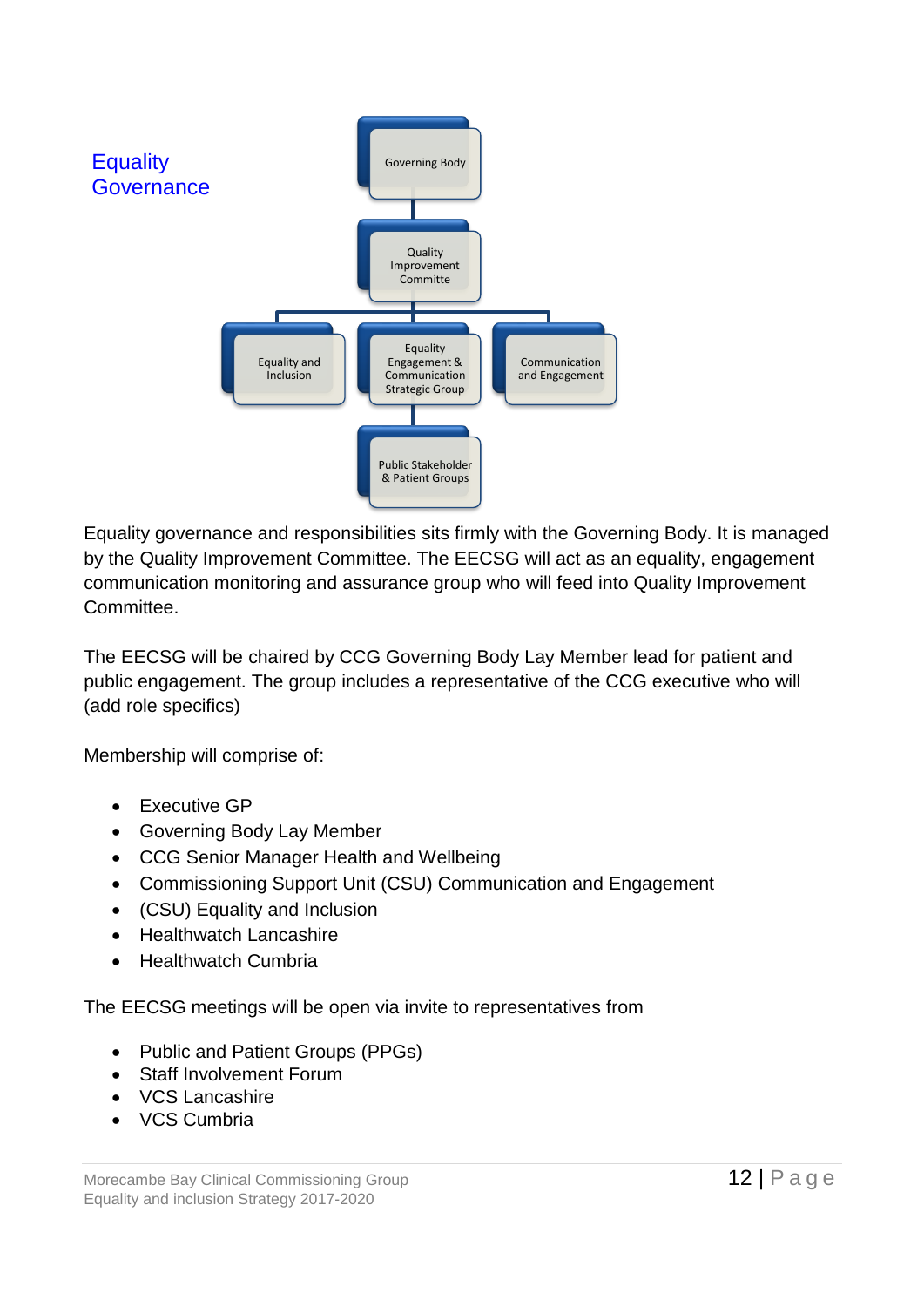The CCG structure will ensure that people, communities and interest groups within Morecambe Bay have a voice that is heard and fed into the decision making process.

#### **Staff Recruitment and Retention**

Staff recruitment and retention from an equalities perspective will be monitored and analysed through a range of mechanisms including the Equality Delivery System (Goal 3) Equality Impact and Risk Assessment of HR policies. The Workforce Race Equality Standard and the upcoming Workforce Disability Equality Standard (see Section 7) will also require the CCG to assess and action plan against any disproportionate or potential discrimination against a protected characteristic. The aim is to ensure that the workforce is a reflection of the communities it serves.

#### **Staff Surveys**

The CCG will ensure that staff privacy and data protection are safeguarded within staff surveys and questionnaires. Due to relatively low staff numbers this may limit disaggregated monitoring by protected characteristic.

The rationale for this being that if a member of staff completed the monitoring section, plus indicated their team within the CCG this could lead to the identification of individual staff members and therefore limit their openness in their responses.

To cover the monitoring elements the HR team will pick up individual CCG staff and look to increase the reporting on a wide range of areas through the review of a person print. This means that each member of staff will be issued with a copy of their electronic staff record data and be requested to provide updates – with a focus in terms of the supporting narrative which will look to capture equality monitoring information.

While this will not impact on the WRES submission for 1st August 2017 it will enable the CCG to demonstrate action to improve reporting in the following year's submission and should lead to an improved position with the 2018 data where the CCG will also be required to implement the Workforce Disability Equality Standard.

#### **Supporting GP membership**

We will continue to provide support to our GP members and practices around equality and diversity across Morecambe Bay

#### **Internal Processes**

We will continue to improve our internal processes to align equality to the organisations day to day functions providing overarching assurance that we are meeting our statutory requirements more effectively.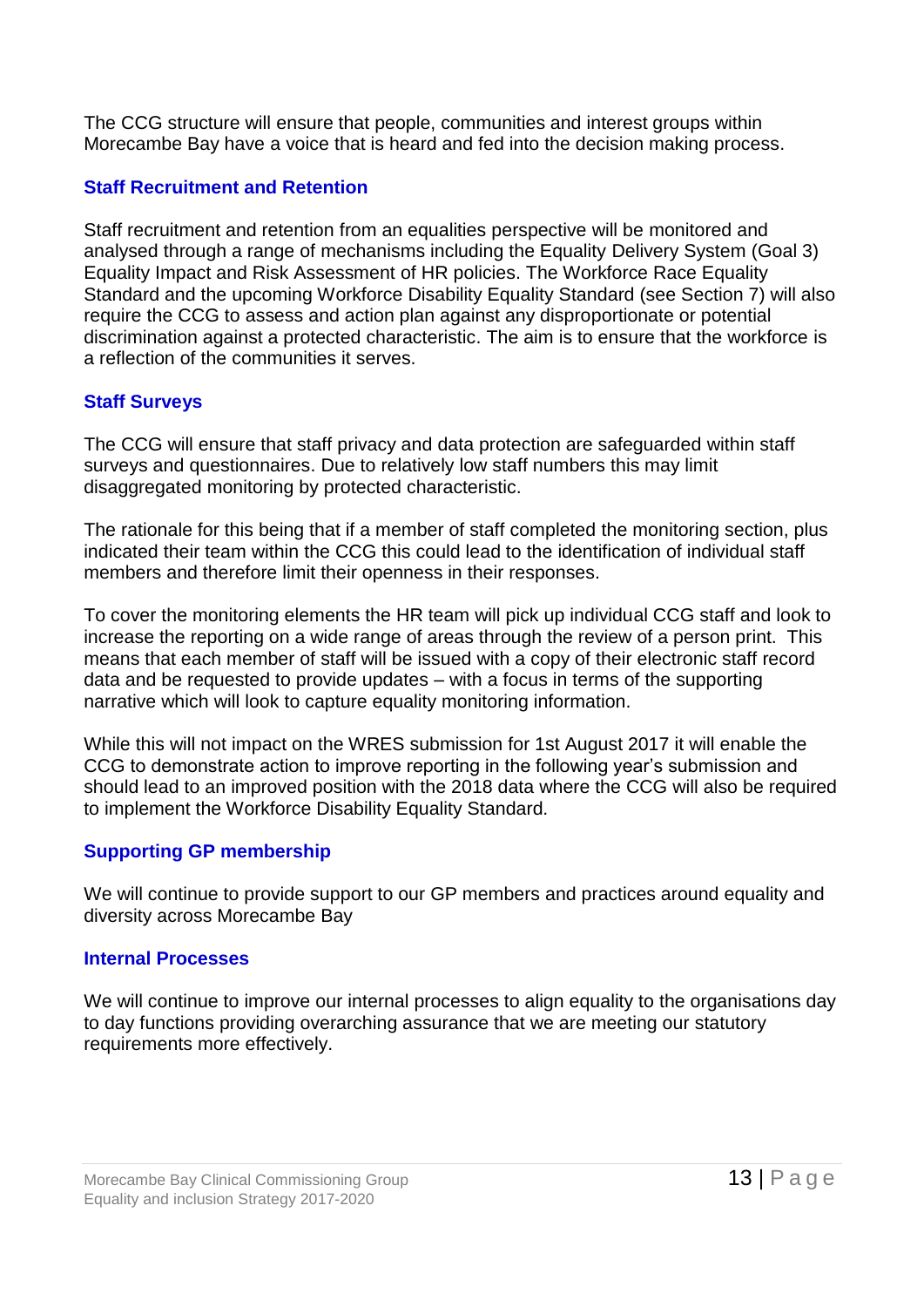#### **Creating a culture of innovation**

We will develop an organisational culture with the right environment where everyone is encouraged to innovate and in turn contribute to a high performing organisation. The themes will include:

- Leadership and culture, which will be aligned to EDS goal 4
- Talent management and succession planning, which will be aligned to EDS goal 3
- Training and development, which will be aligned to EDS goal 3

#### **Equality and Inclusion training**

All staff, including Governing Body members are required to undertake mandatory equality and diversity training every three years. Using both online and face to face sessions, the CCG will provide the broad-based knowledge of equality and diversity needed by all staff working in the NHS today. The CCG also offer one to one support from the equality and diversity lead, which is available to all staff when required to address or meet equality and diversity issues e.g. completing equality impact assessments.

## <span id="page-14-0"></span>**8. Equality Performance Tools, Standards & Mechanisms**

#### **Equality Impact and Risk Assessments**

This tool is a proven mechanism to evidence that due regard is given to the CCG's day to day functions (e.g. the CCGs commissioning process).

The Equality Impact and Risk Assessment Tool which is now processed through an IT based system, combines three toolkits into one consisting of equality impact, risk impact and human rights screening. This enables the CCG to show 'due regard' to the three aims of the Equality Acts public sector equality duty by ensuring that all requirements around equality and risk, human rights and privacy are given advance consideration prior to any policy or commissioning decisions being made.

#### **Accessible information Standard**



Incorporated into the NHS Standard Contract this NHS mandated equality Standard is a supporting tool developed to evidence compliance with the Public Sector Equality Duty and is covered further in the report if you would like to know more about this Standard click the following link [Accessible information Standard](http://www.bettercaretogether.co.uk/page.aspx)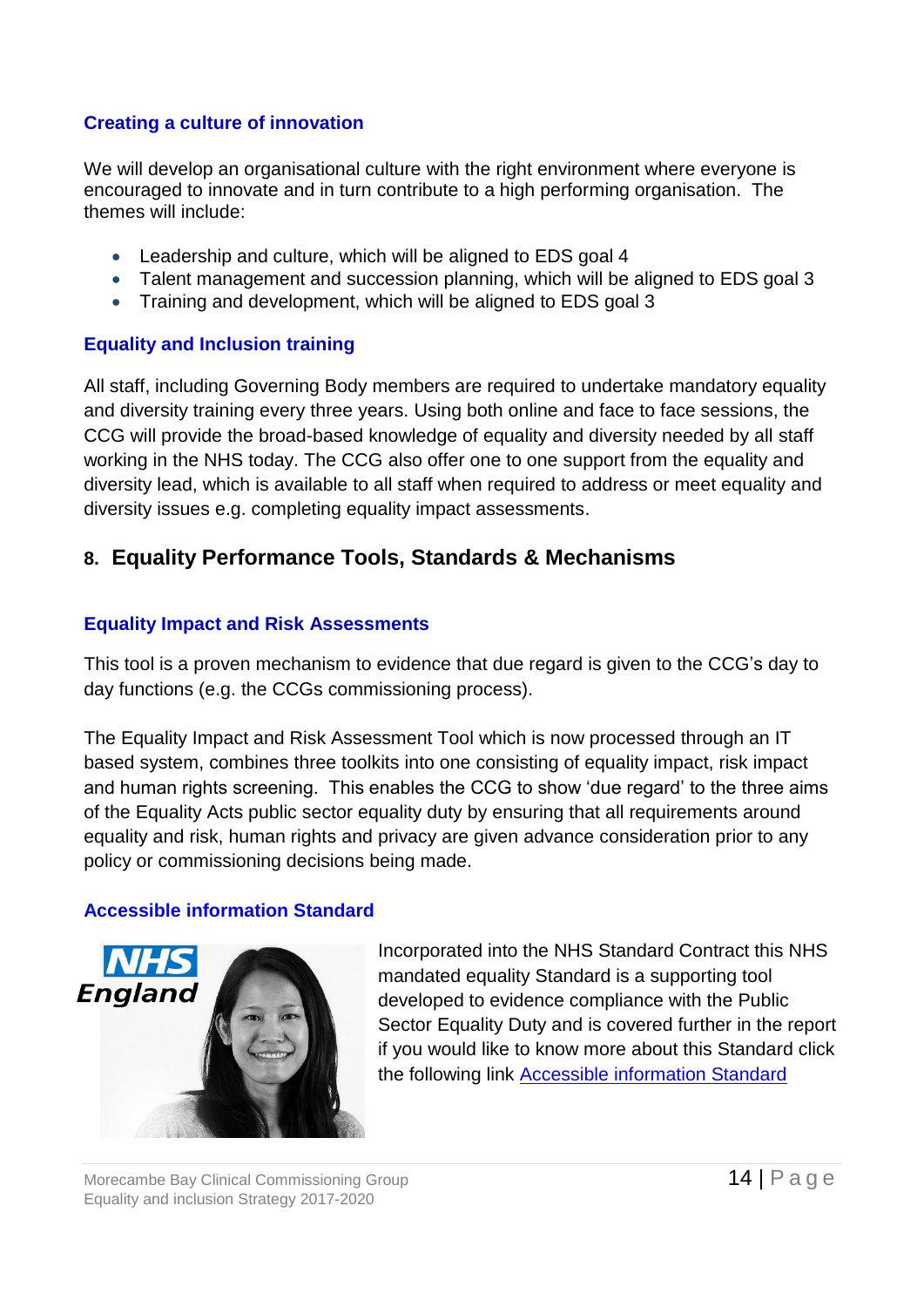#### **Equality Deliver System 2 (EDS2)**

A refreshed **Equality Delivery System** for the NHS



Incorporated into the NHS Standard Contract this is NHS mandated equality tool used to evidence compliance with the Public Sector Equality Duty if you would like to know more about this business tool click the following link [Equality Delivery System 2](http://togetherahealthierfuture.org.uk/)

# **Workforce Race Equality Standard (WRES)**

**NHS** 



Incorporated into the NHS Standard Contract the WRES requires the CCG to consider the extent of any disparity or gap between the diversity of the workforce, senior management and leaders. That gap is then considered in the light of growing evidence about the impact of staff and Board diversity on the effectiveness of healthcare provision and the patient experience. For more information click the following link [Workforce Race](http://www.moray.gov.uk/downloads/file89347.pdf)  [Equality Standard](http://www.moray.gov.uk/downloads/file89347.pdf)

#### **Sexual Orientation Monitoring Information Standard**

This Information Standard provides the mechanism for recording the sexual orientation of all patients/service users aged 16 years and over across the whole of health and social care in England. The standard may act as an enabler for the Equality Act 2010, supporting good practice and reducing the mitigation risk for organisations required to comply with the Act.

#### **Workforce Disability Equality Standard (2018)**

The Workforce Disability Equality Standard (WDES) is expected be mandated via the NHS Standard Contract in England from April 2018, with a preparatory year from 2017-18.

Research carried out by Disability Rights UK and NHS Employers 'Different Choices, Different Voices', which found that disabled people had poorer experiences of working in the NHS in England than non-disabled colleagues.

Consultation on the proposed Workforce Disability Equality Standard has begun, alongside an extensive programme of communications and engagement to raise the profile of this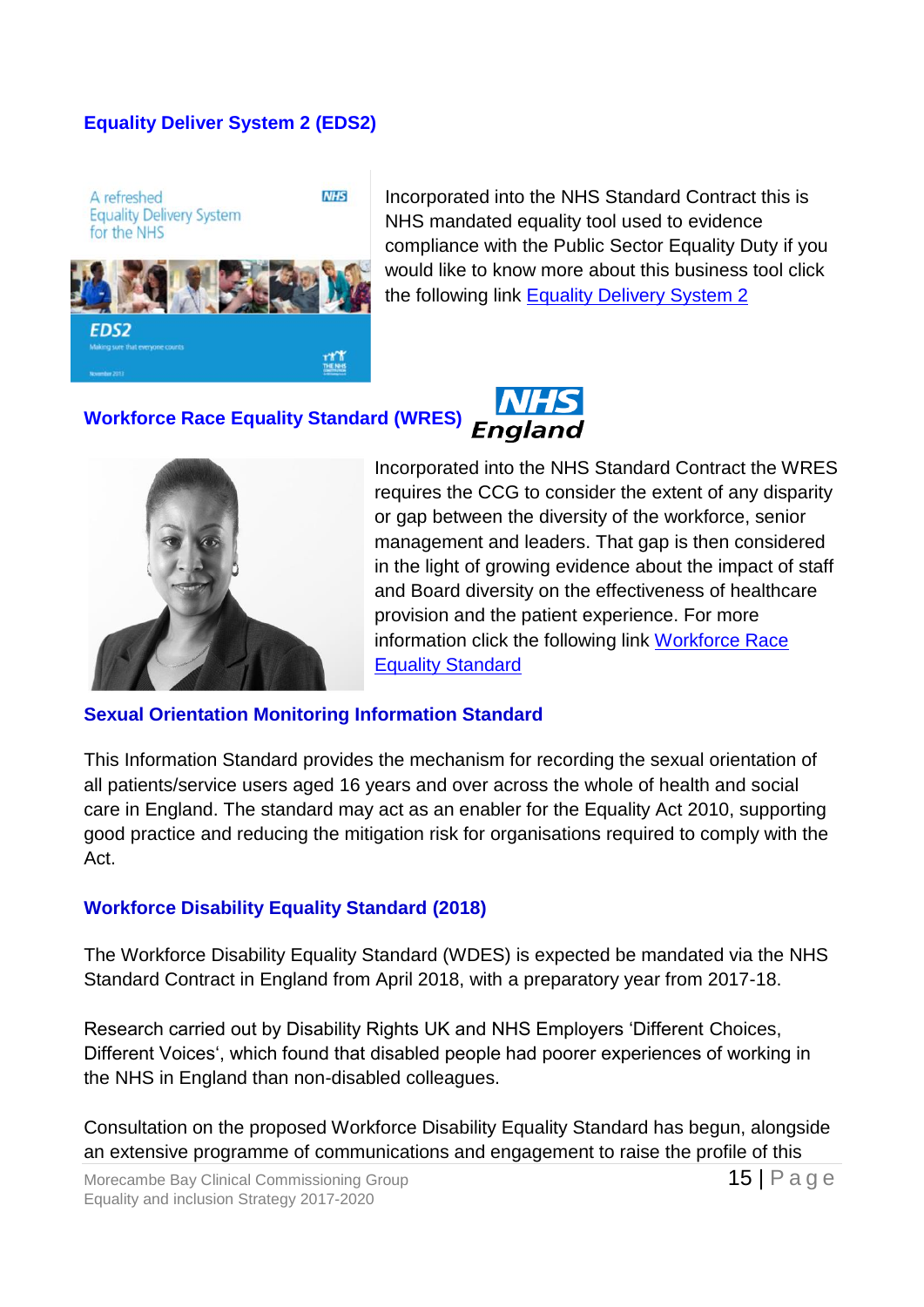initiative and to outline what support will be provided to organisations to deliver the change with disabled staff.

## <span id="page-16-0"></span>**9. Patient and Public Involvement**

Morecambe Bay CCG will ensure that patient and public engagement is central to this equality strategy and its business functions

The CCG has a structure to support the people within our community to have their voice heard at key decision making levels within the CCG.



## **Communication and Engagement Strategy**

The CCG recognises the need to have meaningful engagement with local people and are developing a robust system to enable this to happen. This is overseen by the Equality and Engagement group, chaired by the Governing Body Lay Member for Patient and Public Engagement.

This will include the use of the CCG's membership scheme which whilst a virtual group is given the option to attend focus groups and community meetings to discuss service changes and feedback on CCG performance. To strengthen this mechanism for engagement, we are currently looking at the feasibility of linking the membership scheme with the existing practice patient reference groups. Practice reference groups will provide an invaluable opportunity to gain information from patients who represent all our practices and diverse population.

In addition, by continuing its work with the community supporting a social movement the CCG will be able to directly reach those who are seldom heard and who often have the greatest health and healthcare challenges, but who can struggle to have a voice.

The CCG will be carrying out an audit of support and interest groups in Lancashire and South Cumbria with a view to developing efficient and effective communications that will enable people to have their say through online or postal surveys, focus groups, meetings, networks etc. This will provide valuable feedback on patient experiences with respect to GP services, hospital services and community care.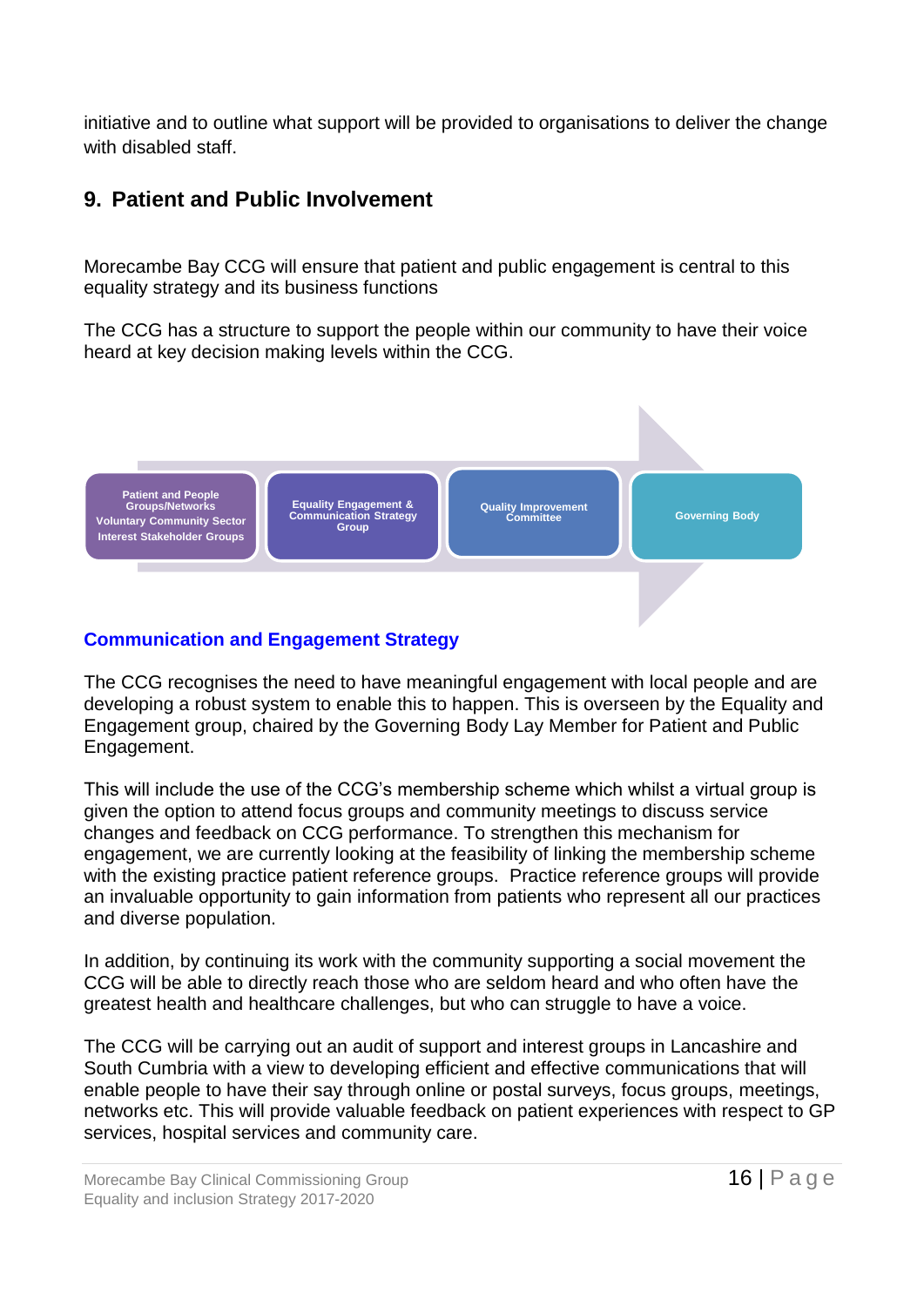We will then use this information to shape and redesign services with support from interest groups and stakeholders. These groups will work with the CCG to include patients and the public in the:

- Ongoing planning of services
- Developing proposals for change
- Making decisions that may affect the operations of services

Where necessary, the CCG will seek the views of the wider population for consultation/patient voice purposes in partnership with the wider health economy.

## <span id="page-17-0"></span>**10. Summary:**

Morecambe Bay Clinical Commissioning Group will deliver this strategy understanding its equality duties and responsibilities as a lead and commissioner of health care services.

The CCG aims to advance equality and eliminate inequality and discrimination by utilising mechanisms like the Equality Delivery System as a commissioner and employer.

The CCG aims to promote and comply with its legal duties by showing due regard to the three aims of the Equality Duty and by ensuring fairness, equity and inclusivity based upon the NHS values as documented in the NHS Constitution ensuring we have a system where everyone counts.

<span id="page-17-1"></span>The CCG will work in partnership with Local Government bodies and other NHS and non-NHS providers of Health and Social Care to tackle health inequalities, ensuring that all commissioning decisions are fair, transparent, equitable, proportionate and robust.